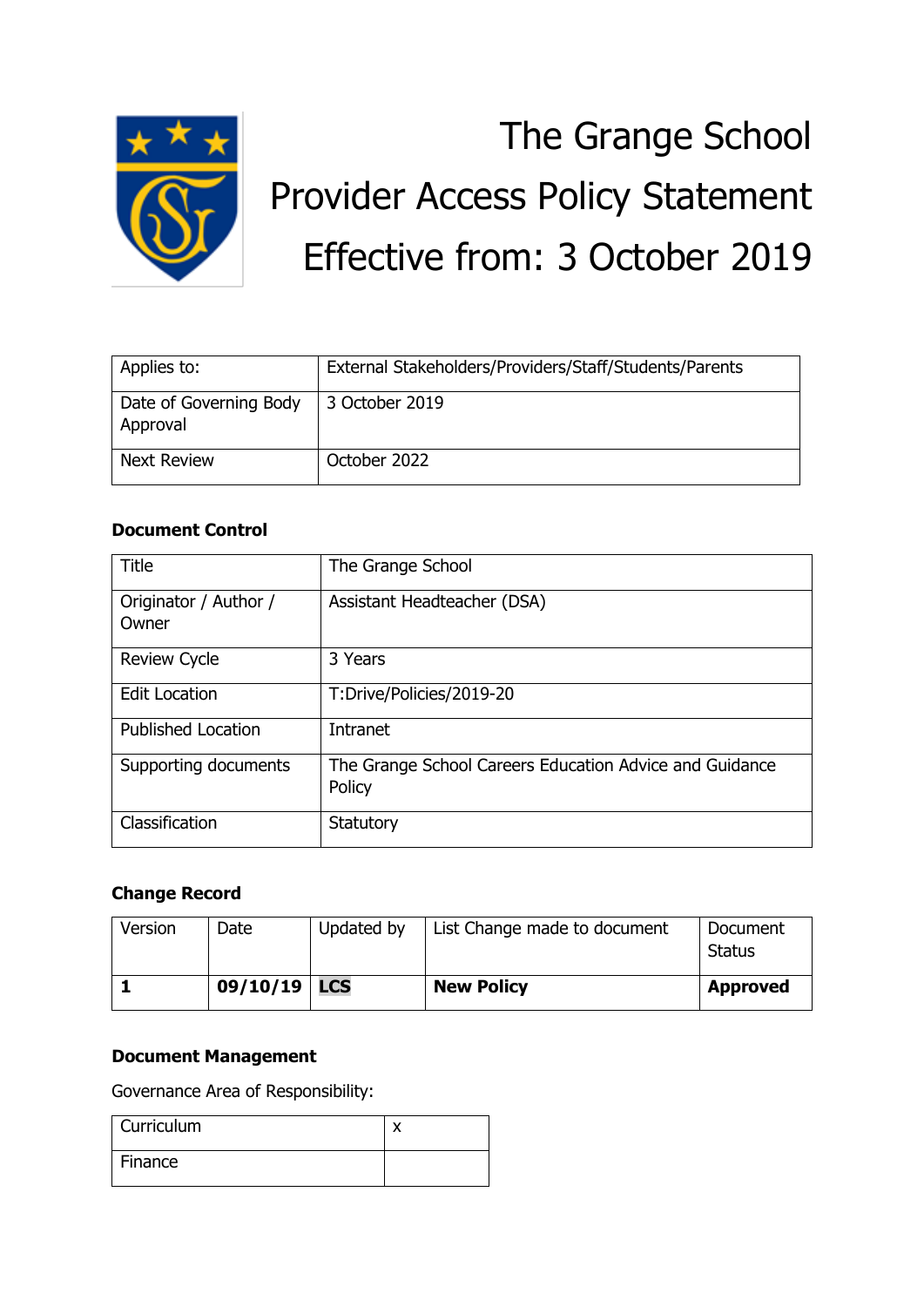| Health and Safety |
|-------------------|
| Safeguarding      |
| <b>SEND</b>       |
| Personnel         |
| Other:            |
|                   |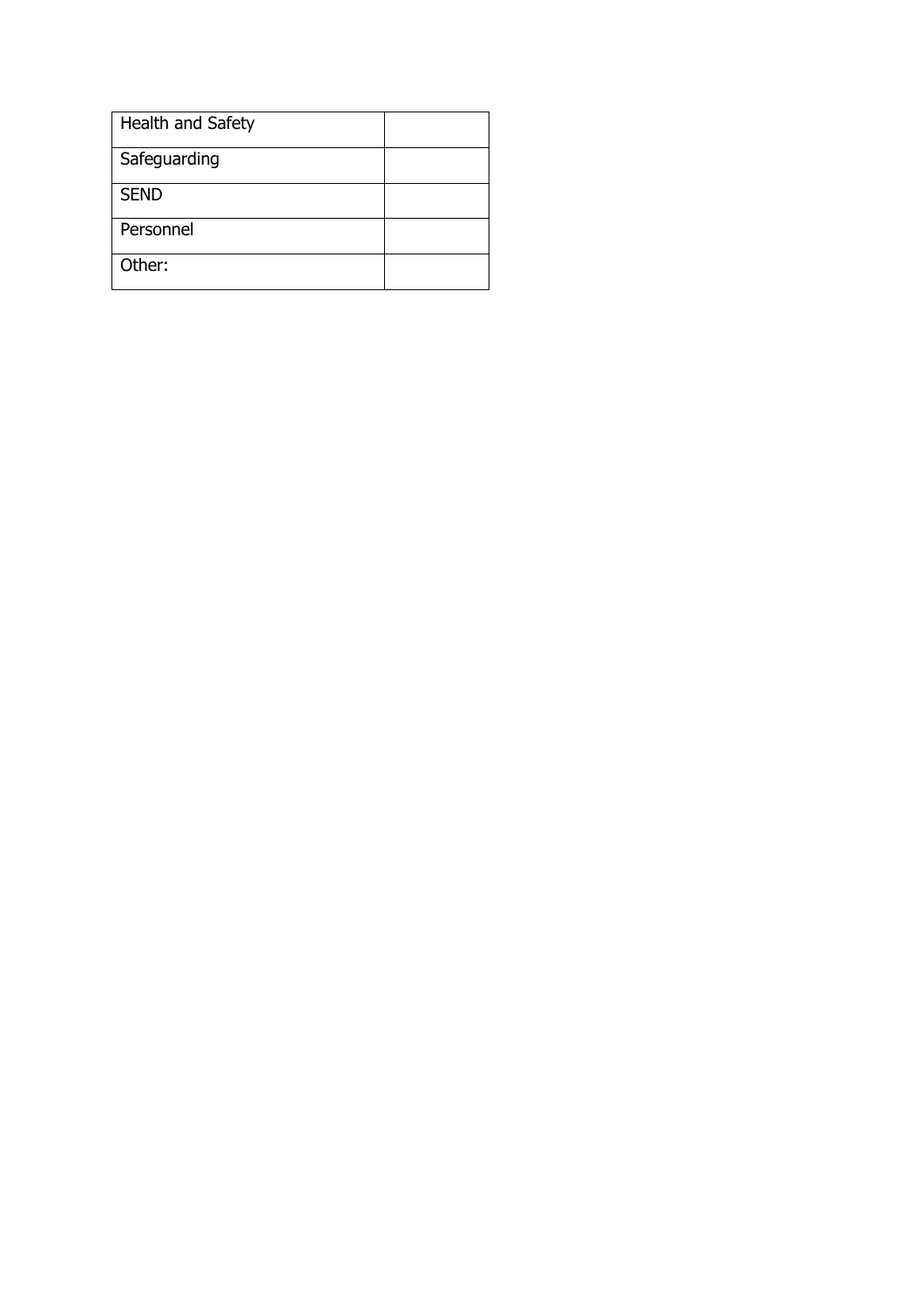

# The Grange School Provider Access Policy Statement

**Policy Date: 3 October 2019 Review Date: October 2022**

### **Introduction**

This policy statement sets out The Grange School's arrangements for managing the access of providers to students at The Grange School for the purpose of giving them information about the provider's education or training offer. This complies with The Grange School's legal obligations under Section 42B of the Education Act 1997.

#### **Student Entitlement**

All students in Years 9-13 are entitled:

- To find out about technical education qualifications and apprenticeships opportunities, as part of a careers programme which provides information on the full range of education and training options available at each transition point;
- To hear from a range of local providers about the opportunities they offer regarding technical education and apprenticeships -through options events, assemblies, the annual careers fair and careers workshops;
- To understand how to make applications for technical courses and apprenticeships.

#### **Management of Provider Access Requests**

#### **Procedure**

A provider wishing to request access should contact Mr David Sabin, Assistant Headteacher, Careers Lead. Telephone 01296 390980 or by email [dsabin@grange.bucks.sch.uk](mailto:dsabin@grange.bucks.sch.uk)

For any enquiries to request access as an apprenticeship/employment provider, please contact our Careers Lead, as above, or our Careers and Work Experience Coordinator, Mrs Juliette Ingle. Telephone 01296 390900 or by email [jingle@grange.bucks.sch.uk](mailto:jingle@grange.bucks.sch.uk)

Any employers who wish to work with us in order to enhance our provision and provide additional opportunities for students, should contact either of the people named above or our Work Related Learning Liaison Mrs Lisa Cooper-Smith. Telephone 01296 390928 or by email [lcoopersmith@grange.bucks.sch.uk](mailto:lcoopersmith@grange.bucks.sch.uk)